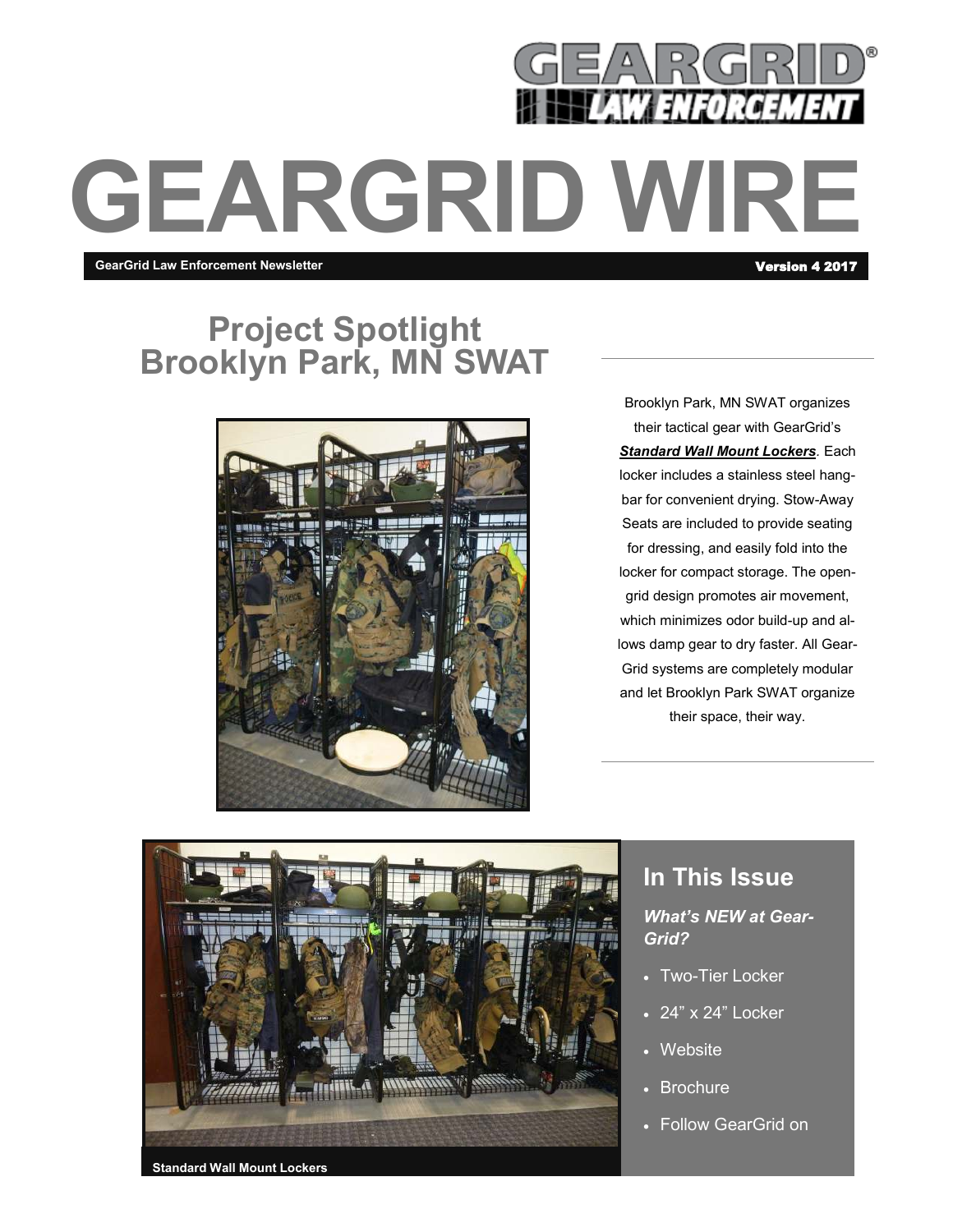

### **GearGrid Two-Tier Locker**

# **NEW Product: Two-Tier Locker** *Maximize Storage with Limited Space*

Departments and facilities are often faced with the challenge of finding enough space to properly store and protect their tactical gear. Installing a larger locker size is not always a feasible option if your facility is already space constrained. In these instances, GearGrid offers another solution that can maximize storage space; the Two-Tier Locker.

The creation of our innovative Two-Tier Locker helps solve this issue by increasing the height, instead of the width or depth. The system's added locker openings provides space on any wall where full height, individual lockers may not fit. The Two-Tier Locker provides a great solution where space is limited, essentially doubling the number of available lockers when compared to traditional solutions.



Our Two-Tier Locker is designed with the same benefits and constructed of the same rugged materials as our other durable storage solutions. By storing gear and equipment in spaces that allows them to effectively air out they are able to dry properly, ultimately prolonging their use.

Additionally, GearGrid's Two-Tier Locker introduces our new rotary latch, which offers a greater level of security and improved functionality.

The versatility of our newest innovation is the perfect storage solution for a variety of gear and equipment. Several of GearGrid's innovative accessories can be added to each opening to provide the ultimate storage solution for you.

GearGrid's Two-Tier Locker system provides the ideal storage solution for departments and facilities where fullheight lockers do not allow. Our innovative storage products help you organize your space, while extending the life of your tactical gear and equipment.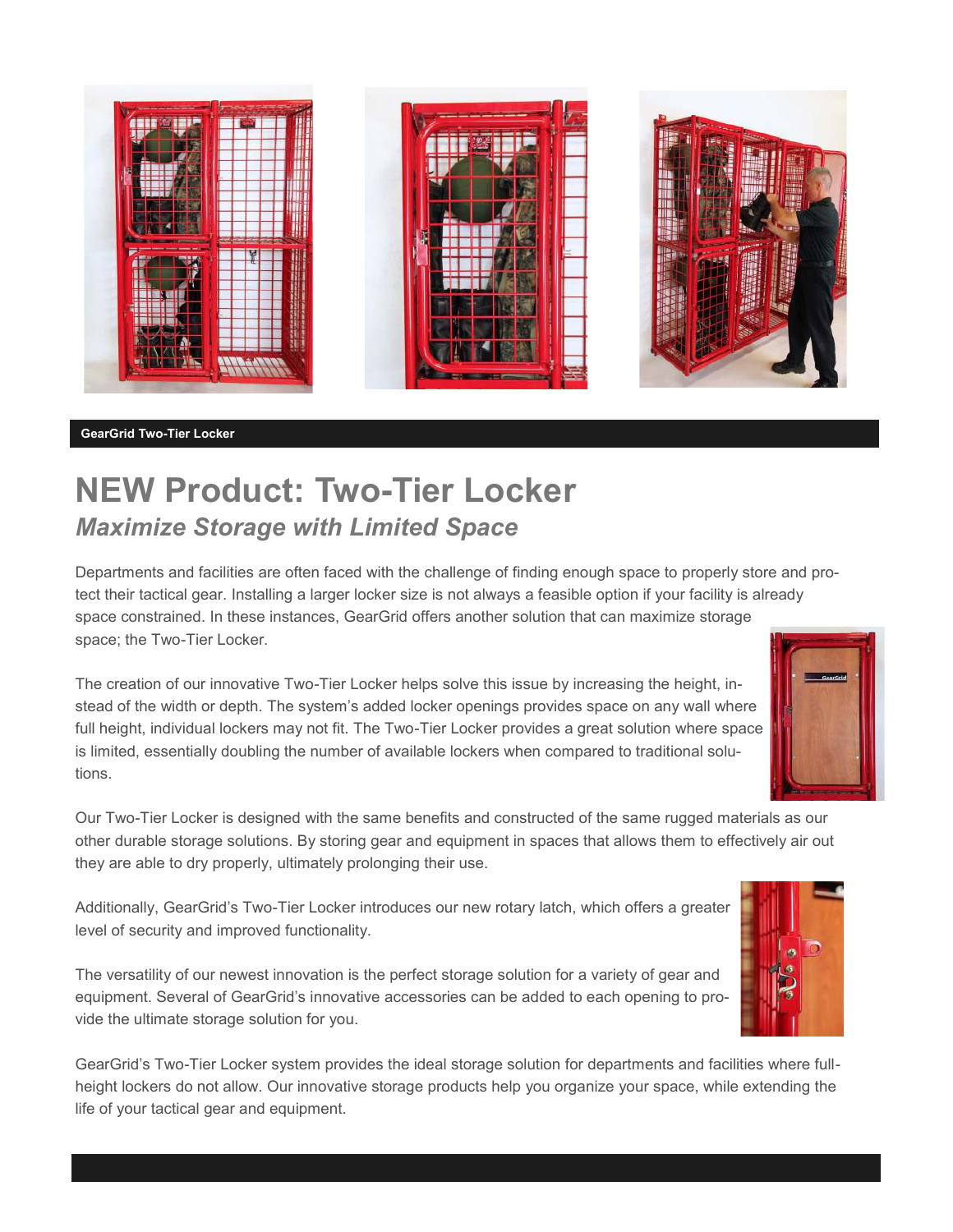## **NEW Product: 24" wide x 24" deep Locker** *More Space, More Storage*

GearGrid is excited to announce we are now offering a 24" wide by 24" deep locker as a standard size.

Until now, GearGrid has only offered lockers with a standard 20" depth. Whether talking to chiefs or commanders, we are increasingly asked about the availability of larger locker sizes to accommodate the increased amount of gear law enforcement personnel are trying to store. After listening to customers' needs for larger lockers to store more gear, GearGrid responded with a new locker size.

The 24" by 24" locker is based on GearGrid's patented design, which promotes air movement to minimize odor build-up, prevent cross contamination and allow damp



items to dry faster. The newest product is the perfect solution for facilities looking to store more gear and equipment in one convenient location.

All of our storage systems are completely customizable to match your exact storage needs. Just like all of Gear-Grid's locker systems, the  $24" \times 24"$  lockers are available in wall mounted or mobile configurations.

The lockers are available with or without secure doors, and come standard with two adjustable shelves and three apparel hooks. Any of our innovative accessories can be added to provide storage and organization to your unique storage challenges.

GearGrid's larger locker size is the perfect solution for facilities looking to store more gear and equipment in each locker opening. With continued product development and exciting growth, GearGrid will continue to provide a top quality product that is 100% made in the USA.



## **Have you seen GearGrid's NEW Website?**

Our updated website provides chiefs and commanders with helpful resources and a more user friendly layout. We welcome any feedback regarding the new website or any items you would like to see.



Visit our website at: <https://geargrid.com/>